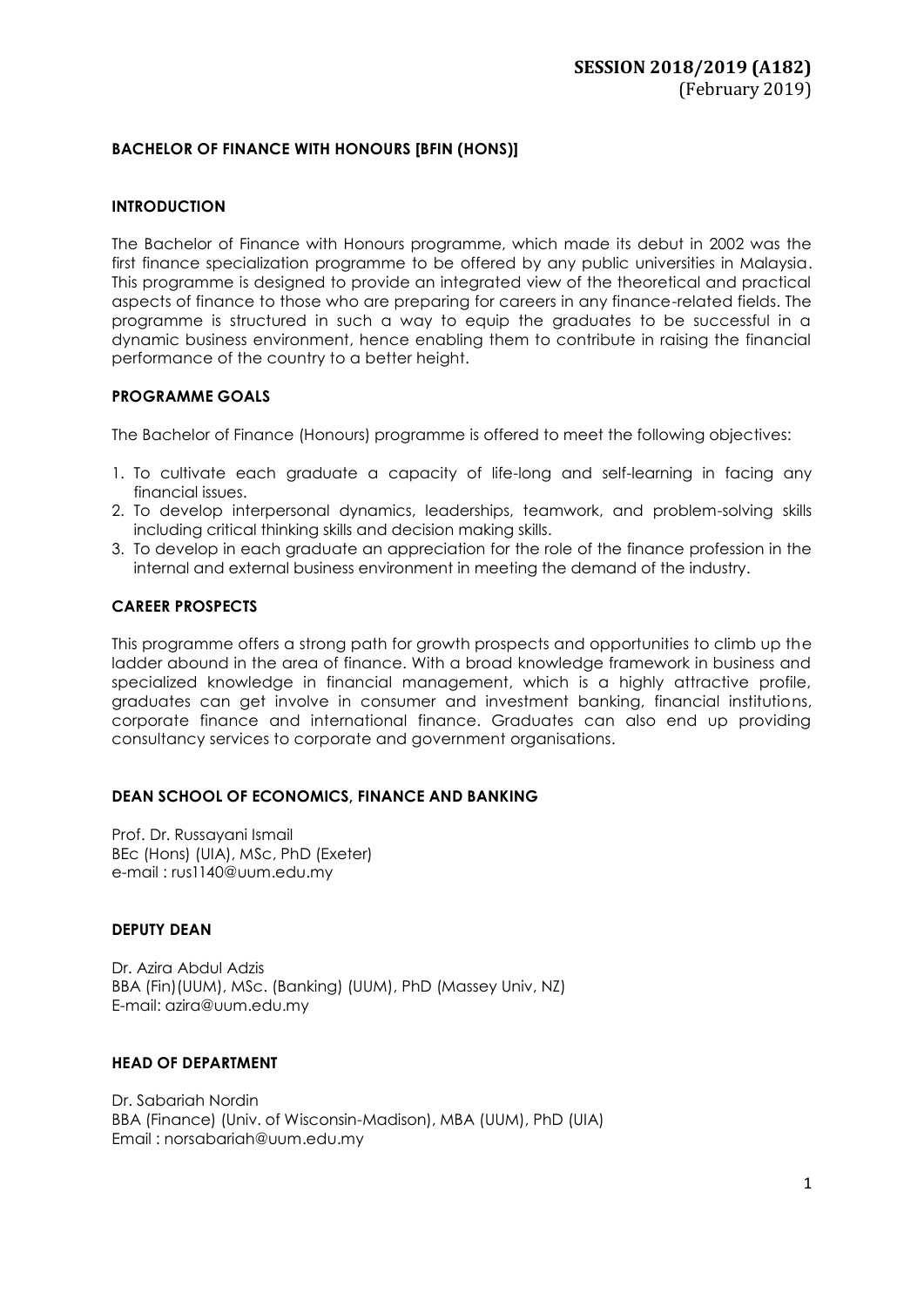## **PROGRAMME COORDINATOR**

Dr. Norzalina Ahmad BBA (Hons) (Finance) (UKM), MSc (Finance) (UPM), PhD (Finance) (Essex) Email: [norzalina@uum.edu.my](mailto:norzalina@uum.edu.my)

# **PROFESSORS**

Prof. Dr. Nur Adiana Hiau Abdullah BSc (Finance)(Northern Illinois Univ.), MBA (Univ. of Idaho), PhD (Aston Univ.) Email: [diana897@uum.edu.my](mailto:diana897@uum.edu.my)

Prof. Dr. Yusnidah Ibrahim BSc (Actuarial Science), MSc (Actuarial Science) (Univ. of Iowa), PhD (De Monfort Univ.) Email : [yibrahim@uum.edu.my](mailto:yibrahim@uum.edu.my)

Prof. Dr. Mohd Amy Azhar Mohd Harif, C.A.(M), CFP, AMP B.Acct (Hons), MBA (Management) (UUM), PhD (Univ. of Southern Queensland) Email : amyazhar@uum.edu.my

# **ASSOCIATE PROFESSORS**

Assoc. Prof. Dr. Angappan a/l Regupathi BBA (UUM)(Hons), MBA (Aston Univ.), PhD (Univ. of Hull) Email : [angappan@uum.edu.my](mailto:angappan@uum.edu.my)

Assoc. Prof. Dr. Kamarun Nisham Taufil Mohd BSBA (Finance) (Univ. of Nebraska), MBA (Univ. of Rochester), PhD (Univ. of Arizona) Email : [kamarun@uum.edu.my](mailto:kamarun@uum.edu.my)

Assoc. Prof. Dr Rohani Md Rus BBA(Hons)(UUM), Master(Financial & Business Economics(Essex), PhD (Uni. of Manchaster) Email: rohani@uum.edu.my

Assoc. Prof. Dr. Wong Woei Chyuan BBA (Finance) (Hons) (UUM), MSc. (Finance) (UUM), PhD (Real Estate) (NUS) Email : [wwchyuan@uum.edu.my](mailto:wwchyuan@uum.edu.my)

Assoc. Prof. Dr. Zaemah Zainuddin BSBA (Finance) (Inter. Bus) (Drexel), MCom (Fund. Mgt) (Univ. of New South Wales), PhD (Lincoln University) Email : [zaemah@uum.edu.my](mailto:zaemah@uum.edu.my)

Assoc. Prof. Dr. Zahiruddin Ghazali\*\* DPA (UiTM), BBA (Hons) (UUM), MSc (Finance) (UUM/BAe), PhD (Finance) (USM) Email : [uddin@uum.edu.my](mailto:uddin@uum.edu.my)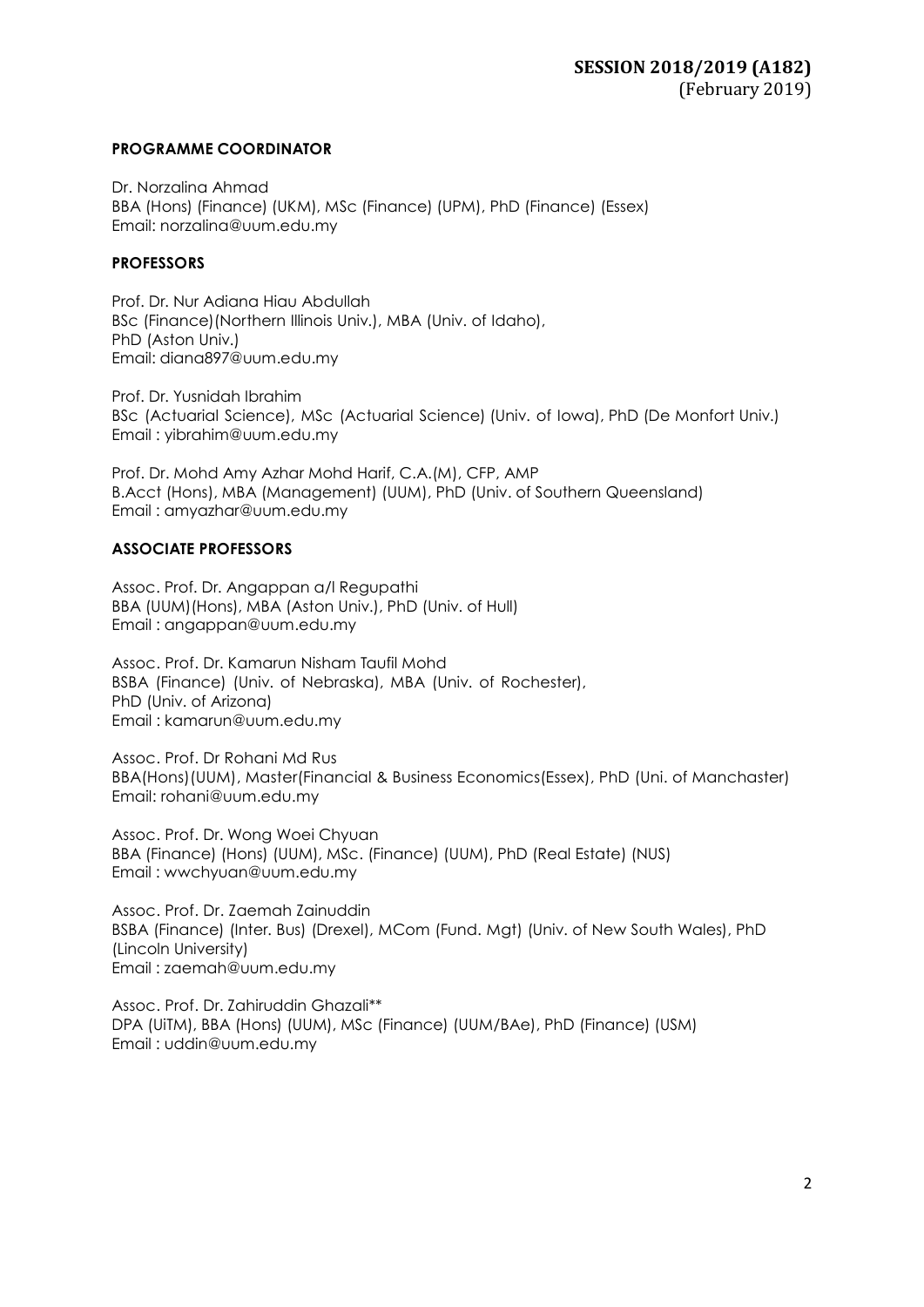### **SENIOR LECTURERS**

Abdul Halim @ Hamilton Ahmad\* BBA (Hons), MSc (Finance) (UUM) Email : [abd.halim@uum.edu.my](mailto:abd.halim@uum.edu.my)

Dr. Adilah Azhari BSc. (Hons) in Science & Tech. Studies (UM), MBA (Finance & MIS) (UM), PhD (Accounting & Finance) (Univ. of Strathclyde) Email: [a.adilah@uum.edu.my](mailto:a.adilah@uum.edu.my)

Dr. Faizah Ismail BSB (Univ. of Minnesota), MFin (St. Louis Univ.), PhD (Univ. of Nottingham) Email : [faizah@uum.edu.my](mailto:faizah@uum.edu.my)

Dr. Hanita Kadir @ Shahar BSc (Business & Economics) (Lehigh Univ), MSc (Finance) (UUM), PhD (Finance) (UUM) Email : [hanita@uum.edu.my](mailto:hanita@uum.edu.my)

Dr. Hasniza Mohd Taib, iFP DIB (UiTM), BBA (Hons) (Finance) (UiTM), MBA (Finance) (UPM), PhD. (RMIT) Ema[il: hasniza@uum.edu.my](mailto:hasniza@uum.edu.my)

Dr. Hisham bin Mohammad BBA (Hons) (UUM), MBA (Venture Capital Management) (UTM), PhD (Venture Capital) (UUM) Email : [mhisham@uum.edu.my](mailto:mhisham@uum.edu.my)

Dr. Mohd Yushairi Mat Yusoff BBA (Hons)Finance (UiTM), Msc Finance (Prifysgol Bangor University), PhD Finance and Banking (UUM) Email : mohdyushairi@uum.edu.my

Dr. Norhafiza Nordin, CFP BBA (Finance) (Univ. of Wisconsin-Madison), M. (Applied Finance) (Monash Univ.), PhD (Finance) (UUM) Email: [norhafiza@uum.edu.my](mailto:norhafiza@uum.edu.my)

Dr. Norzalina Ahmad BBA (Hons) (Finance) (UKM), MSc (Finance) (UPM), PhD (Finance) (Essex) Email: [norzalina@uum.edu.my](mailto:norzalina@uum.edu.my)

Dr. Nur Hafizah Mohammad Ismail DIB (UiTM), BBA (Hons) Finance (UiTM), PhD (Industrial and Development Economics)(UUM) Email: n.hafizah.mohammad@uum.edu.my

Dr. Rasidah Mohd Rashid B.Fin (Hons) (UUM), Master of Commerce (Accounting & Finance) (Macquarie Univ.), DBA (UKM) Email : m.rasidah@uum.edu.my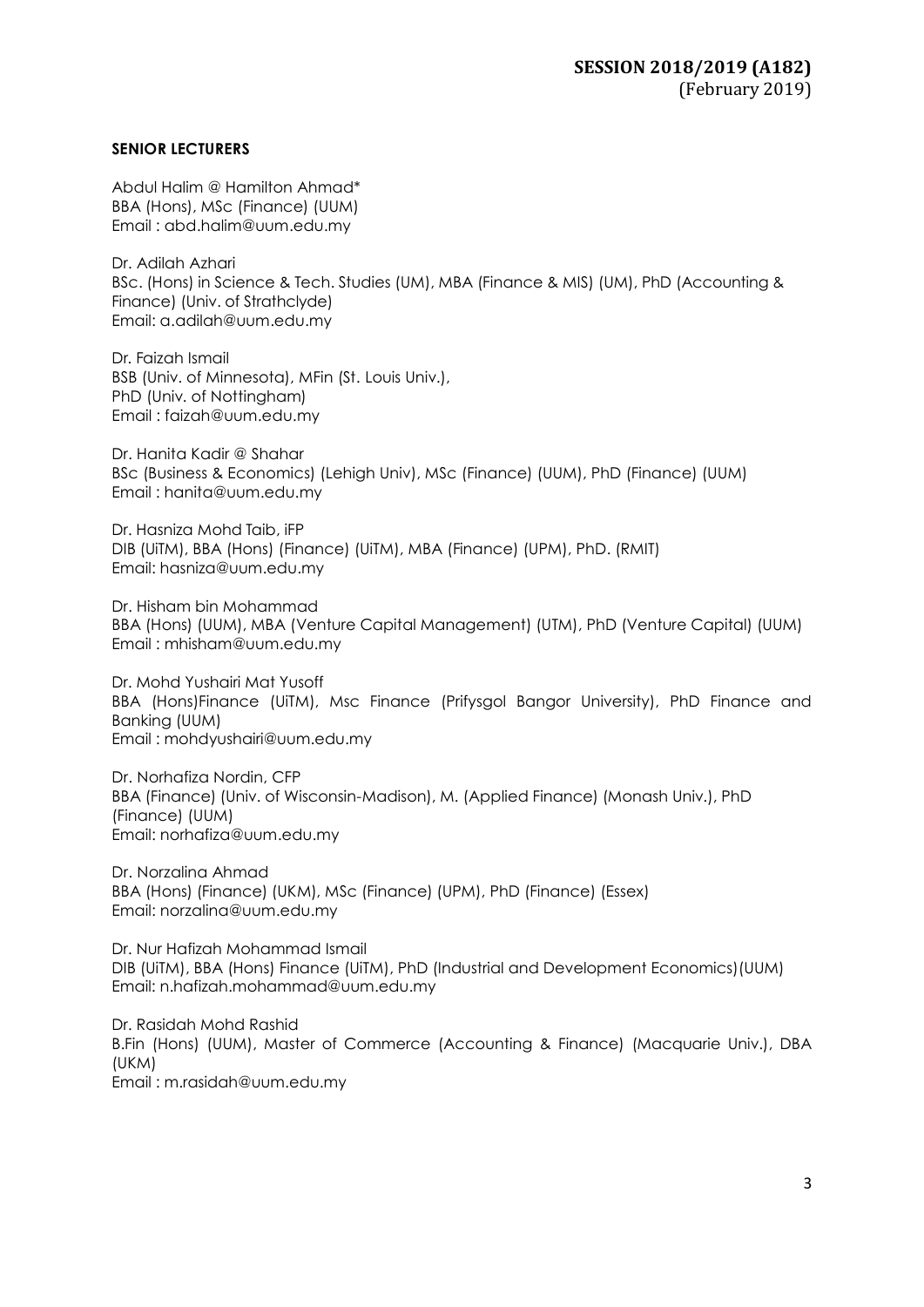Dr. Rusmawati Ismail DIB (UiTM), BBA (Hons) (UUM), MSc (Finance) (UUM/BAe), PhD (Finance) (UUM) Email : [wati@uum.edu.my](mailto:wati@uum.edu.my)

Dr. Sabri Nayan B. Econs (Hons) (UKM), MBA (Finance) Oklahoma City University (USA), PhD (Economics) UUM Email : sabri.nayan@uum.edu.my

Dr. Sharmilawati Sabki BBA (Finance) (Hons) (UUM), M. (Applied Finance) (Macquarie Univ.), DBA (UKM) Email : [sharmila@uum.edu.my](mailto:sharmila@uum.edu.my)

Dr. Syed Mohd Na'im Syed Salim DBS (UiTM), BBA (Hons) (UUM), MSc (Finance) (Lancaster University), PhD (Univ. of Salford) Email : [snaim@uum.edu.my](mailto:snaim@uum.edu.my)

Afiruddin Tapa DIB, BBA (Finance) (UiTM), MSc (Finance) (UPM) Email : [afiruddin@uum.edu.my](mailto:afiruddin@uum.edu.my)

### **LECTURERS**

Fikriyah Abdullah\*\* DBS, BBA (Finance)(UiTM), MSc (Finance)(UPM) Email : [fikriyah@uum.edu.my](mailto:fikriyah@uum.edu.my)

Kharul Azhar Ramli Dip. Acct, B.Acct (UUM), MBA (Finance) (UUM) Email : [kazhar@uum.edu.my](mailto:kazhar@uum.edu.my)

Maswati @ Mahfuzah Salim\*\* DIB, ADBS (Finance) (UiTM), MBA (UUM) Email : [mahfuzah@uum.edu.my](mailto:mahfuzah@uum.edu.my)

Puspakaran a/l Kesayan BBA (Hons) (UUM), MEcon (Finance)(Univ. of New South Wales) Email : [puspakaran@uum.edu.my](mailto:puspakaran@uum.edu.my)

### **VISITING LECTURERS**

Dr. Abdul Azeez Yousef Hazzaa Saif BSc (Finance and Banking)(Hons)(Taiz University), MSc (Finance)(UUM), PhD (Finance and Banking)(UUM) abdulazeez@uum.edu.my

Dr. Badru Bazeet Olayami ND (Accountancy) (Kwara State Polytechnic, Nigeria), BSc (Hons) (Finance) (Univ. of Ilorin, Nigeria), MSc (Finance), PhD (Financial Analysis and Policy) (UUM).

Email: badru@uum.edu.my, [bazeetolayemi@gmail.com](mailto:bazeetolayemi@gmail.com)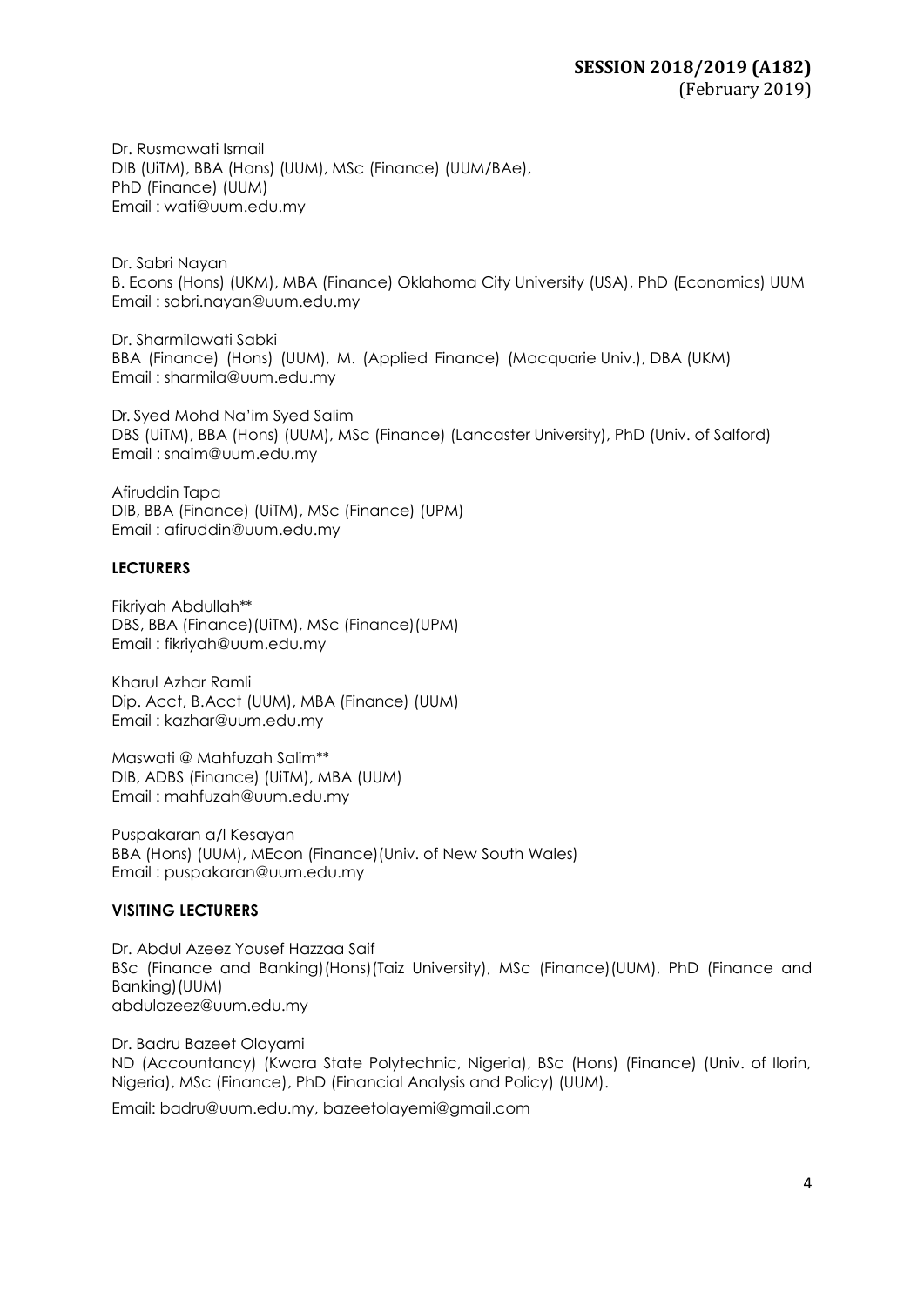Dr. Md Mahmudul Alam BBA (Finance & Economics) (Hons.) (North South Uni., Dhaka) MA & PhD (Economics) (UKM) Email: mahmudul@uum.edu.my, [rony000@gmail.com](mailto:rony000@gmail.com)

Dr. Md Shahin Mia BBS (Finance & Banking) (Hons) (Rajshahi Univ., Bangladesh), MBA (Finance & Banking) (Rajshahi Univ., Bangladesh), PhD (Environment & Development) (UKM) Email: [shahin@uum.edu.my](mailto:shahin@uum.edu.my)

Dr. Raji Jimoh Olajide BSc (Economics)(Uni.of Ilorin), M.Sc. (Economics)(Uni. Of Jos), Ph.D. (Economics)(UUM) Emails: [raji@uum.edu.m](mailto:raji@uum.edu)y / [rajiolajide2006@yahoo.com](mailto:rajiolajide2006@yahoo.com)

# **TUTORS**

Bavani a/p Subramaniam\* DHRM (Stamford College), BBA (Hons) (UUM), MSc (Finance) (Lancaster University) Email : bavani@uum.edu.my

Boo Hooi Laing\* BRMI (Hons), MSc (Finance) (UUM) Email : hlboo@uum.edu.my

Farah Farhana bt. Hamzah\* Dip.in Invest. Analysis (UiTM), BBA (Hons) (UiTM), MSc (Finance) (UK) Email : [farahfarhana@uum.edu.my](mailto:farahfarhana@uum.edu.my)

Hanis Adiela bt. Ibrahim\* BSc (Accounting & Finance) (Univ. of Leeds) Email : adiela@uum.edu.my

Khairul Zharif bin Zaharudin B.Fin (Hons.)(UUM), MSc. Finance (UUM) Email : [zharif@uum.edu.my](mailto:zharif@uum.edu.my)

Muhammad Airil Syafiq b. Mohd Khalid\* Email: airil@uum.edu.my

Nas'Asshraf bin Naina Mohamed\* Dip. (Banking) (UiTM), BBA (Hons) (Finance) (UiTM), MSc (Finance) (UUM) Email : nas'asshraf@uum.edu.my

Noor Maimun Abdul Wahab\* Email : noormaimun@uum.edu.my

Rozita Saadan\* DIB (UiTM), BBA (Hons)(Finance) (UiTM), MSc. (Finance) (IIUM) Email : srozita@uum.edu.my

Siti Solehah bt. Ghazali\* BBA (Hons) (Finance) (UiTM), MSc (Finance) (UUM) Email : ssolehah@uum.edu.my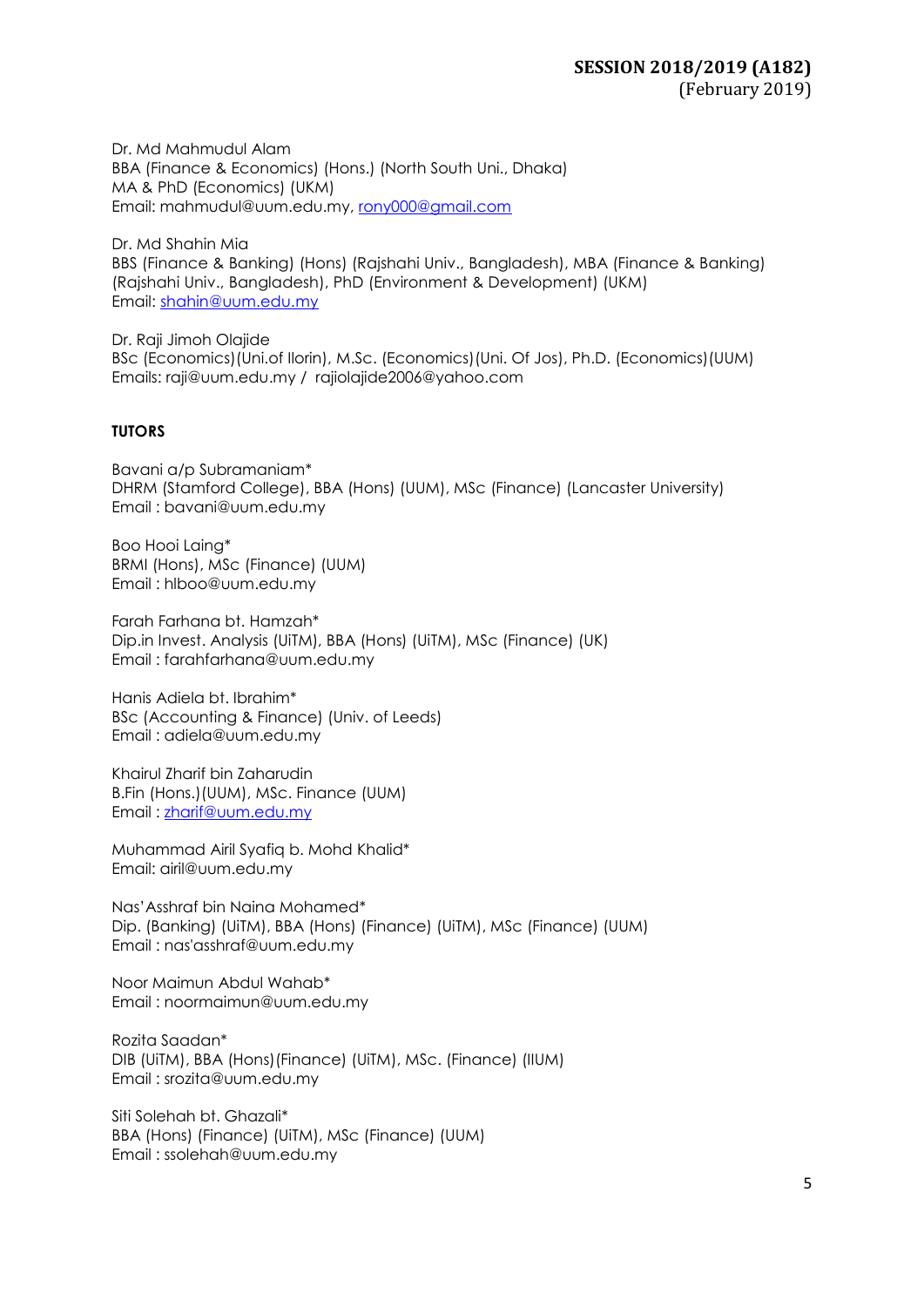\* Study leave

\*\* Seconded/Unpaid leave

## **PROGRAMME STRUCTURE FOR BACHELOR OF FINANCE WITH HONOURS [BFIN (HONS)]**

In general, the Bachelor of Finance with Honours programme structure comprises of **SIX (6)** components as follow:

| <b>COMPONENT</b>           | <b>CREDIT HOURS</b> |
|----------------------------|---------------------|
| UNIVERSITY CORE            |                     |
| <b>B. PROGRAMME CORE</b>   |                     |
| <u>I c. specialization</u> |                     |
| . PROGRAMME ELECTIVES      |                     |
| I F. PRACTICUM             |                     |
| lf. Free elective          |                     |
| TOTAL                      | 126                 |

To be awarded the Bachelor of Finance with Honours, a student is required to complete **at** least 126 credit hours and must get at least 2.00 cumulative grade point average through the following structure:

# **A. UNIVERSITY CORE (25 CREDIT HOURS)**

| <b>Course Code</b> | <b>Course Name</b>               | <b>Credit Hours</b> |
|--------------------|----------------------------------|---------------------|
| MPU3123            | Islamic and Asian Civilization I |                     |
| MPU3113            | <b>Ethnic Relationship</b>       | 3                   |
| <b>SADN1033</b>    | Malaysian Nationhood Studies     | 3                   |
| SBLEXXXX           | <b>English Core</b>              |                     |
| SADE1013           | Introduction to Entrepreneurship | 3                   |
| <b>VXXXXXXX</b>    | Co-Curriculum                    |                     |

Choose **ONE (1)** co-curriculum course to fulfill the 4 credit hours co-curriculum requirement.

## **B. PROGRAMME CORE (48 CREDIT HOURS)**

| <b>COURSE CODE</b> | <b>COURSE NAME</b>                      | <b>CREDIT HOURS</b> | <b>PREREQUISITE</b>                                                                                                                           |
|--------------------|-----------------------------------------|---------------------|-----------------------------------------------------------------------------------------------------------------------------------------------|
| SQQS1013           | Introduction to Statistics              | 3                   | None                                                                                                                                          |
| BEEB1013           | Principle of Economics                  | 3                   | None                                                                                                                                          |
| <b>BKAF1023</b>    | Introduction to Financial<br>Accounting | 3                   | None                                                                                                                                          |
| <b>BWFF2033</b>    | <b>Financial Management</b>             | 3                   | BKAF1023 Introduction to<br>Financial Accounting OR<br>BKAL1013 Business<br>Accounting OR BKAR1013<br>Financial Accounting and<br>Reporting I |
| <b>BWFF2043</b>    | Financial<br>Advanced<br>Management     | 3                   | Financial<br><b>BWFF2033</b><br>Management                                                                                                    |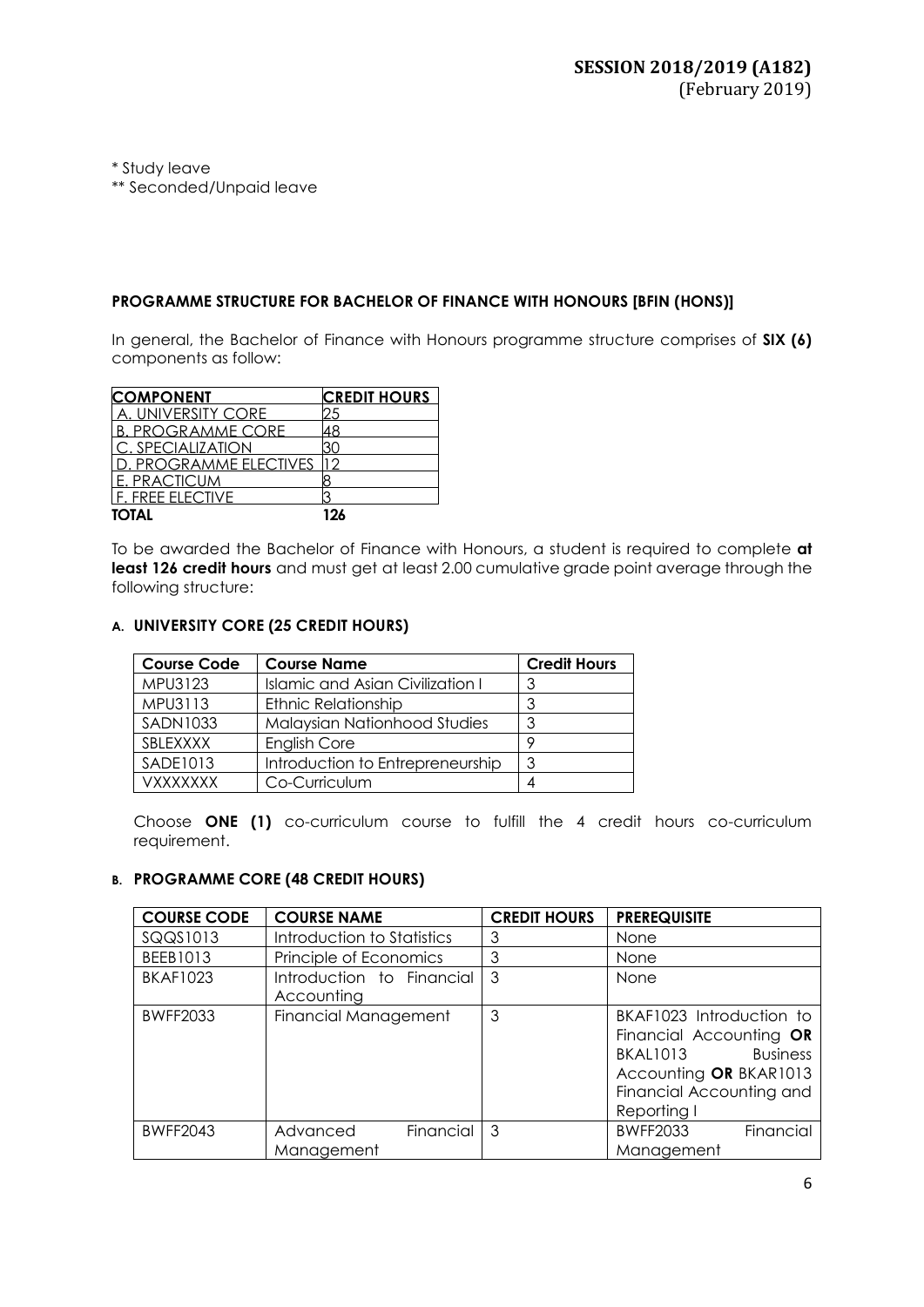| <b>BWFF2053</b> | Financial<br>Statement<br>Analysis and Valuation | 3 | <b>BWFF2043</b><br>Advanced<br>Financial Management                                                   |
|-----------------|--------------------------------------------------|---|-------------------------------------------------------------------------------------------------------|
| <b>BWFF3013</b> | Corporate Finance                                | 3 | BWFF2043<br>Advanced<br>Financial Management                                                          |
| <b>BWFF3033</b> | Financial Market<br>and<br>Institutions          | 3 | BWFF2033 Financial<br>Management                                                                      |
| <b>BWFF3043</b> | International Finance                            | 3 | <b>BWFF2043</b><br>Advanced<br>Financial Management                                                   |
| <b>BWFF3073</b> | Personal Finance                                 | 3 | <b>BWFF2043</b><br>Advanced<br>Financial Management                                                   |
| <b>BWFF3113</b> | <b>Ethics and Governance</b>                     | 3 | None                                                                                                  |
| <b>BWFN3013</b> | Investment Analysis                              | 3 | BWFF2043<br>Advanced<br>Financial Management                                                          |
| <b>BPMN1013</b> | Introduction<br>to<br>Management                 | 3 | None                                                                                                  |
| <b>BPMN3143</b> | Research Methodology                             | 3 | SQQS1013 Introduction to<br>Statistics<br><b>AND</b><br>have<br>completed at least 70<br>credit hours |
| <b>BPMN3023</b> | Strategic Management                             | 3 | Have taken and passed<br>100 credit hours                                                             |
| <b>GLUL2023</b> | <b>Business Law</b>                              | 3 | None                                                                                                  |

# **C. SPECIALIZATION (30 CREDIT HOURS)**

Students **MUST** choose **ONE (1)** Specialization from the following list:

# 1) **INVESTMENT MANAGEMENT**

| <b>CODE</b>     | <b>COURSE NAME</b>                              | <b>CREDIT</b><br><b>HOURS</b> | <b>PREREQUISITE</b>                                                                                                                                                         |
|-----------------|-------------------------------------------------|-------------------------------|-----------------------------------------------------------------------------------------------------------------------------------------------------------------------------|
| <b>BKAT2013</b> | Principles of Taxation                          | 3                             | BKAR1013 Financial Accounting<br>Reporting $\blacksquare$ OR<br><b>BKAL1013</b><br>and<br><b>Business Accounting OR</b><br>BKAF1023 Introduction to Financial<br>Accounting |
| <b>BWFN3033</b> | Portfolio Management                            | 3                             | Financial<br><b>BWFF2043</b><br>Advanced<br>Management                                                                                                                      |
| <b>BWFN3043</b> | <b>Behavioral Finance</b>                       | 3                             | BWFF2043 Advanced<br>Financial<br>Management                                                                                                                                |
| <b>BWBB3053</b> | Marketing of Financial<br>Services              | 3                             | None                                                                                                                                                                        |
| <b>BWFF3053</b> | <b>Financial Modeling</b>                       | 3                             | <b>BWFF3013 Corporate Finance</b>                                                                                                                                           |
| <b>BWFN3053</b> | <b>Fixed Income Securities</b>                  | 3                             | Financial<br>BWFF2043 Advanced<br>Management                                                                                                                                |
| <b>BWFN3063</b> | Derivatives<br><b>Risk</b><br>and<br>Management | 3                             | Financial<br>BWFF2043 Advanced<br>Management                                                                                                                                |
| <b>BWFF3103</b> | <b>Small Business Finance</b>                   | 3                             | BWFF2043 Advanced<br>Financial<br>Management                                                                                                                                |
| <b>BWFF3083</b> | Venture Capital                                 | 3                             | Financial<br>BWFF2043 Advanced<br>Management                                                                                                                                |
|                 | Seminar in Finance                              |                               | Have taken and passed at least                                                                                                                                              |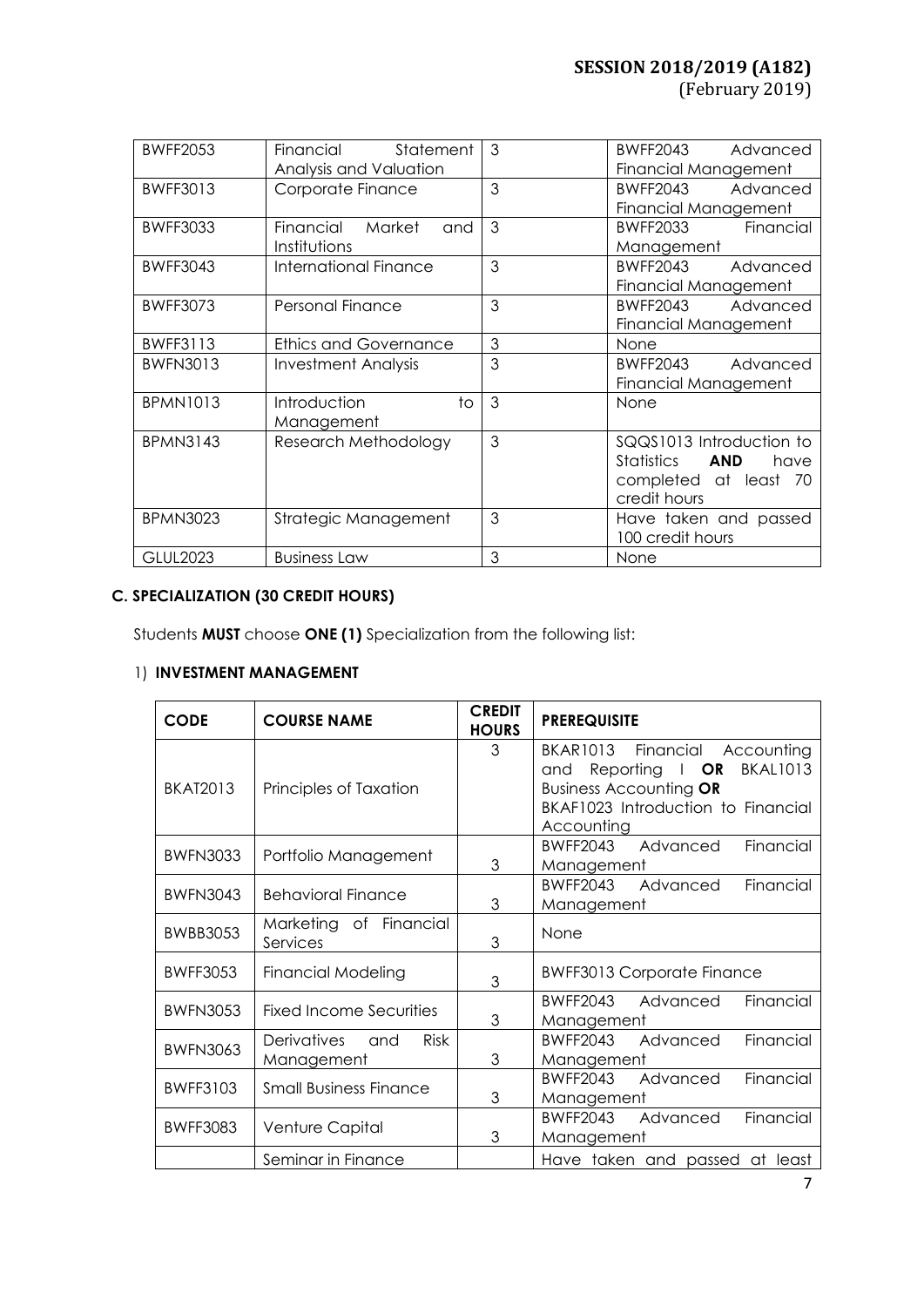# **SESSION 2018/2019 (A182)**

## (February 2019)

| $\sim$ $\sim$<br>RWFF<br>. . |  | $\cdots$<br>100<br>hours.<br>$\Delta$ lt.<br>$\sim$ r $\sim$<br>، د ، |
|------------------------------|--|-----------------------------------------------------------------------|

# **OR**

# 2) **WEALTH MANAGEMENT**

| <b>CODE</b>     | <b>COURSE NAME</b>                                       | <b>CREDIT</b><br><b>HOURS</b> | <b>PREREQUISITE</b>                                                                                                                        |
|-----------------|----------------------------------------------------------|-------------------------------|--------------------------------------------------------------------------------------------------------------------------------------------|
| <b>BWRR1013</b> | Risk and Insurance                                       | 3                             | None                                                                                                                                       |
| <b>BKAT2013</b> | Principles of Taxation                                   | 3                             | BKAR1013 Financial Accounting and<br>Reporting I OR BKAL1013 Business<br>Accounting OR<br>BKAF1023 Introduction to Financial<br>Accounting |
| <b>BWBB3053</b> | Marketing of Financial<br>Services                       | 3                             | None                                                                                                                                       |
| <b>BWFF3053</b> | <b>Financial Modeling</b>                                | 3                             | <b>BWFF3013 Corporate Finance</b>                                                                                                          |
| <b>BWFF3103</b> | <b>Small Business Finance</b>                            | $\mathfrak 3$                 | Financial<br>BWFF2043<br>Advanced<br>Management                                                                                            |
| <b>BWRR3103</b> | <b>Estate Planning</b>                                   | 3                             | <b>BWFF2033 Financial Management</b>                                                                                                       |
| <b>BWRR3133</b> | Analysis<br><b>Risk</b><br>and<br><b>Decision Making</b> | 3                             | BWRR1013 Risk and Insurance AND<br><b>BWFF2043</b><br>Advanced<br>Financial<br>Management                                                  |
| <b>BWFF3193</b> | Seminar in Finance                                       | 3                             | Have taken and passed at least 100<br>credit hours.                                                                                        |
| <b>BWRR3113</b> | <b>Retirement Planning</b>                               | 3                             | <b>BWFF2033 Financial Management</b>                                                                                                       |
| <b>BWRR3143</b> | Property and Liability<br>Risk Management                | 3                             | BWRR1013 Risk and Insurance                                                                                                                |

# **D. PROGRAMME ELECTIVES (12 CREDIT HOURS)**

Choose **FOUR (4)** courses from the following to fulfil 12 credit hours.:

| <b>CODE</b>     | <b>COURSE NAME</b>         | <b>CREDIT</b><br><b>HOURS</b> | <b>PREREQUISITE</b>                                                                                                                        |
|-----------------|----------------------------|-------------------------------|--------------------------------------------------------------------------------------------------------------------------------------------|
| BWBB2013        | <b>Bank Management</b>     | 3                             | None                                                                                                                                       |
| SQQS2013        | <b>Applied Statistics</b>  | 3                             | SQQS1013 Introduction to Statistics                                                                                                        |
| <b>BKAM2013</b> | Management<br>Accounting 1 | 3                             | BKAR1013 Financial Accounting and<br>Reporting   OR BKAL1013 Business<br>Accounting OR<br>BKAF1023 Introduction to Financial<br>Accounting |
| <b>BEEQ2023</b> | <b>Basic Econometrics</b>  | 3                             | BEEQ1023 Introduction to Statistical<br>Economics OR SQQS2013 Applied<br><b>Statistics</b>                                                 |
| <b>BWFE3013</b> | Estate<br>Real             | 3                             | <b>BWFF2033 Financial Management</b>                                                                                                       |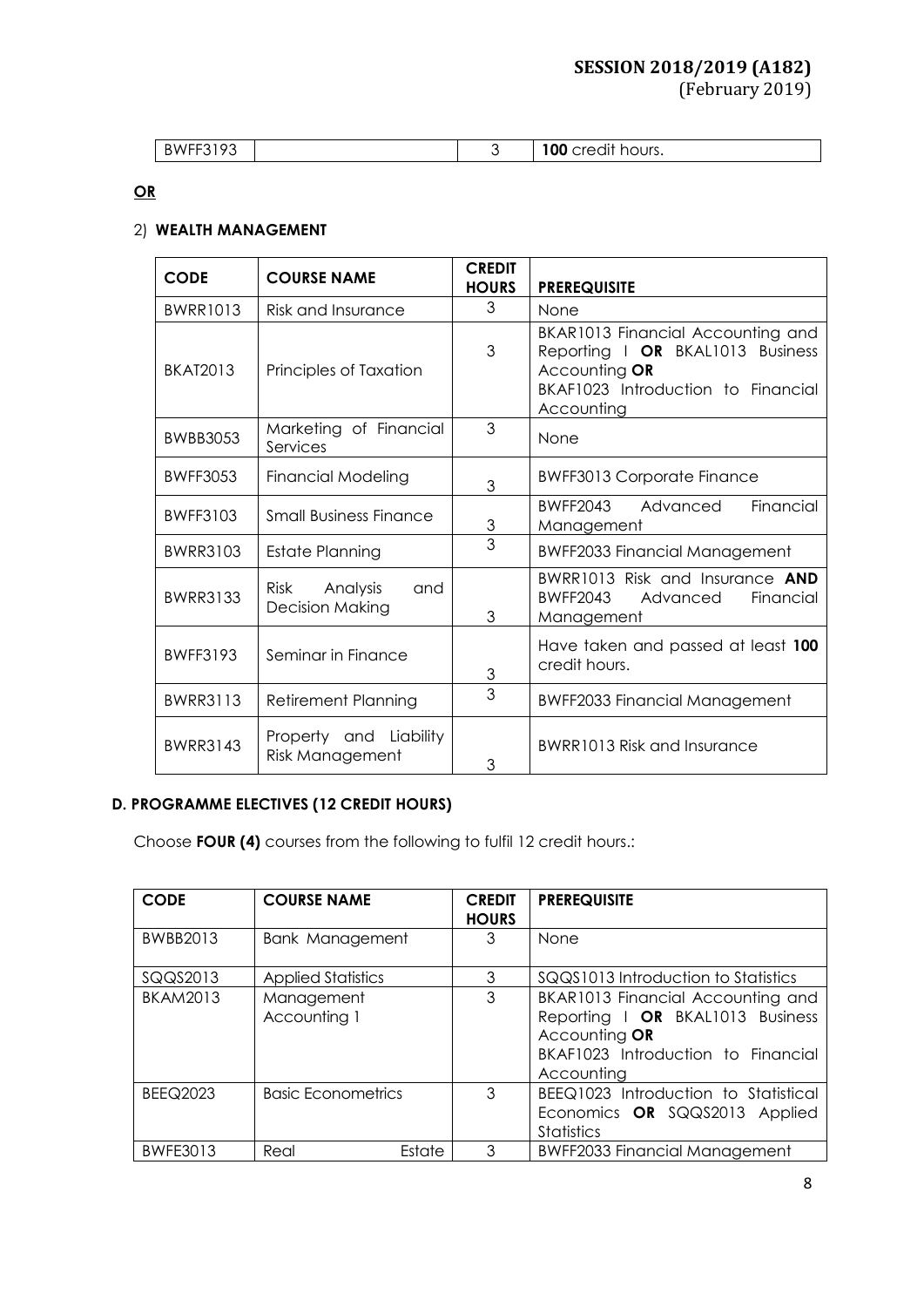# **SESSION 2018/2019 (A182)**

(February 2019)

|                 | Management                |   |                                      |
|-----------------|---------------------------|---|--------------------------------------|
| BWBB3013        | Commercial<br><b>Bank</b> | 3 | <b>BWBB2013 Bank Management</b>      |
|                 | Operations                |   |                                      |
| <b>BWFF3023</b> | Credit Management         | 3 | <b>BWFF2033 Financial Management</b> |
| <b>BWBB3033</b> | International Banking     | 3 | <b>BWBB2013 Bank Management</b>      |
| <b>BWFF3063</b> | <b>Financial Theory</b>   |   | <b>BWFF3013 Corporate Finance</b>    |
| <b>GLUL3033</b> | Company Law               | 3 | None                                 |

# **E. PRACTICUM (8 CREDIT HOURS)**

| <b>CODE</b> | <b>COURSE NAME</b> | <b>CREDIT</b><br><b>HOURS</b> | <b>PREREQUISITE</b>                                                  |
|-------------|--------------------|-------------------------------|----------------------------------------------------------------------|
| BWFX4908    | Practicum          |                               | Have taken and passed ALL courses<br>under the programme steructure. |

### **F. FREE ELECTIVE (3 CREDIT HOURS)**

Students must choose **ONE (1)** course offered by other programme within the UUM College of Business or any course offered by other Colleges subject to the followings:

| Code            | <b>Course Name</b>                   |
|-----------------|--------------------------------------|
|                 |                                      |
| <b>BKAF1023</b> | Introduction to Financial Management |
| <b>BKAL1013</b> | <b>Business Accounting</b>           |
| <b>BKAR1013</b> | Financial Accounting and Reporting   |
| <b>BWFF1013</b> | Foundations of Finance               |
|                 |                                      |

i. Must fulfil **PREREQUISITE** course if any.

ii. Equivalent courses are **NOT** considered as free elective.

# **EQUIVALENT COURSES FOR BACHELOR OF FINANCE WITH HONOURS [BFIN (HONS)]**

### **Note: S***tudents Are Not Allowed to Register the Above Courses as Free Elective*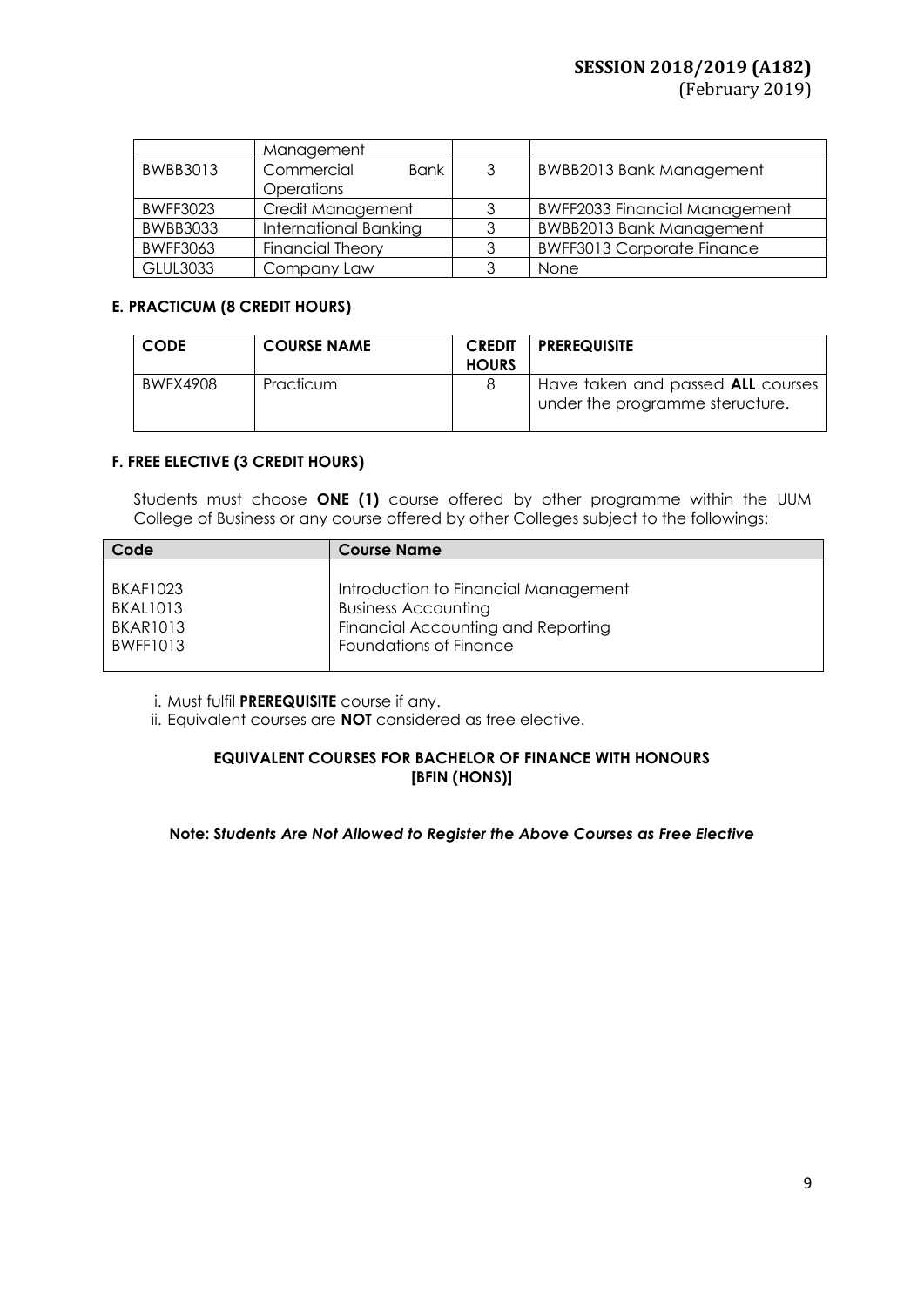| <b>PROPOSED COURSE REGISTRATION FOR BACHELOR OF FINANCE WITH HONOURS [BFIN (HONS)]</b> |  |
|----------------------------------------------------------------------------------------|--|
| <b>PROGRAMMES</b>                                                                      |  |

| Code            | 1st Semester                                     | <b>Credits</b>                 | Code            | 2nd Semester                                           | <b>Credits</b>      |
|-----------------|--------------------------------------------------|--------------------------------|-----------------|--------------------------------------------------------|---------------------|
| <b>BPMN1013</b> | Introduction<br>$\overline{1}$<br>Management     | 3                              |                 | Specialization 1                                       | 3                   |
| <b>BKAF1023</b> | Introduction<br>to<br>Financial                  | 3                              | SADE1013        | Foundations of<br>Entrepreneurshi                      | 3                   |
| SQQS1013        | Accounting<br>Introduction<br>$10$<br>Statistics | 3                              | MPU3113         | p<br>Ethnic<br>Relationship                            | 3                   |
| MPU3123         | Islamic &<br>Asian<br>Civilization               | 3                              | <b>BWFF2033</b> | Financial<br>Management                                | 3                   |
| <b>SADN1033</b> | of<br>Nationhood<br>Malaysia                     | 3                              | BEEB1013        | Principles<br>of<br>Economic                           | 3                   |
| SBLE1063        | English Proficiency                              | 3                              | SBLE2113        | English<br>Proficiency II                              | 3                   |
| VXXXXXXX        | Co-curriculum                                    |                                | <b>VXXXXXXX</b> | Co-curriculum                                          |                     |
|                 | <b>TOTAL</b>                                     | 19                             |                 | <b>TOTAL</b>                                           | 19                  |
| Code            | 3rd Semester                                     | <b>Credits</b>                 | Code            | <b>4th Semester</b>                                    | <b>Credits</b>      |
| <b>BWFF2043</b> | Advanced<br>Financial<br>Management              | 3                              | <b>BWFF3013</b> | Corporate<br>Finance                                   | 3                   |
| <b>GLUL2023</b> | <b>Business Law</b>                              | 3                              | <b>BWFF2053</b> | Financial<br>Statement<br>Analysis<br>and<br>Valuation | 3                   |
|                 | Specialization 2<br>Programme<br>Elective 1      | $\ensuremath{\mathsf{3}}$<br>3 |                 | Specialization 3                                       | 3                   |
| SBLE3123        | English Proficiency<br>$\mathbf{III}$            | 3                              | <b>BWFF3073</b> | Personal<br>Finance                                    | 3                   |
| <b>BWFF3033</b> | Financial<br>Market<br>and Institutions          | 3                              | <b>BWFN3013</b> | Investment<br>Analysis                                 | 3                   |
| VXXXXXXX        | Co-curriculum                                    |                                | <b>VXXXXXXX</b> | Co-curriculum                                          | 1                   |
|                 | <b>TOTAL</b>                                     | 19                             |                 | <b>TOTAL</b>                                           | 16                  |
| Code            | 5th Semester                                     | <b>Credits</b>                 | Code            | 6th Semester                                           | <b>Credits</b>      |
| <b>BWFF3113</b> | <b>Ethics</b><br>and<br>Governance               | 3                              | <b>BPMN3143</b> | Research<br>Methodology                                | 3                   |
|                 | Specialization 4                                 | 3                              |                 | Specialization 6                                       | $\mathfrak 3$       |
|                 | Specialization 5                                 | 3<br>3                         |                 | Specialization 7                                       | $\mathfrak{S}$<br>3 |
|                 | Programme<br>Elective 2                          |                                |                 | Specialization 8                                       |                     |
| <b>BWFF3043</b> | International<br>Finance                         | 3                              |                 | Programme<br>Elective 3                                | 3                   |
|                 | <b>TOTAL</b>                                     | 15                             |                 | <b>TOTAL</b>                                           | 15                  |
| Code            | 7th Semester                                     | <b>Credits</b>                 | Code            | 8th Semester                                           | <b>Credits</b>      |
|                 | Specialization 9                                 | 3                              | <b>BWFX4908</b> | Practicum/Indu<br>strial Training                      | 8                   |
|                 | Specialization 10                                | 3                              |                 |                                                        |                     |
|                 | Programme<br>Elective 4                          | 3                              |                 |                                                        |                     |
|                 | Free Elective                                    | 3                              |                 |                                                        |                     |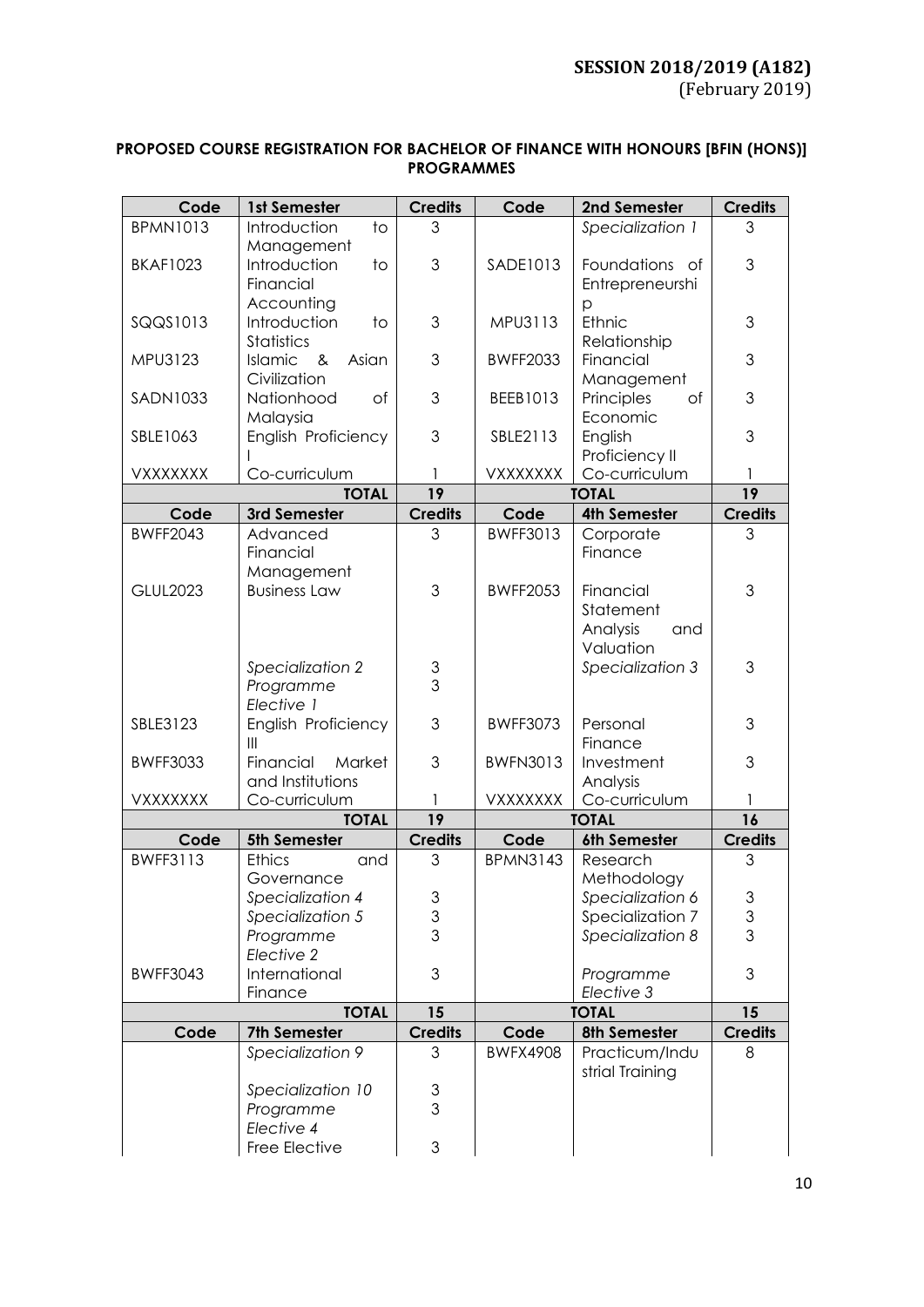# **SESSION 2018/2019 (A182)**

(February 2019)

| <b>BPMN3023</b> | Strategic<br>Management |              |  |
|-----------------|-------------------------|--------------|--|
| <b>TOTAL</b>    |                         | <b>TOTAL</b> |  |

# **COURSES OFFERED BY SEMESTER**

| <b>CODE</b>     | <b>COURSE NAME</b>                                     | <b>FIRST</b><br><b>SEMESTER</b> | <b>SECOND</b><br><b>SEMESTER</b> |
|-----------------|--------------------------------------------------------|---------------------------------|----------------------------------|
| <b>BWFE3013</b> | Real Estate Management                                 |                                 | Χ                                |
| <b>BWFF1013</b> | Foundations of Finance                                 | Χ                               | Χ                                |
| <b>BWFF2033</b> | <b>Financial Management I</b>                          | X                               | Χ                                |
| <b>BWFF2043</b> | Advanced Financial Management                          | Χ                               | Χ                                |
| <b>BWFF2053</b> | Statement<br>Financial<br>Analysis<br>and<br>Valuation | X                               | X                                |
| <b>BWFF3013</b> | Corporate Finance                                      | X                               | X                                |
| <b>BWFF3023</b> | Credit Management                                      |                                 | Χ                                |
| <b>BWFF3033</b> | Financial Market and Institutions                      | X                               | X                                |
| <b>BWFF3043</b> | <b>International Finance</b>                           | X                               | Χ                                |
| <b>BWFF3053</b> | <b>Financial Modelling</b>                             | X                               | Χ                                |
| <b>BWFF3063</b> | <b>Financial Theory</b>                                |                                 | Χ                                |
| <b>BWFF3073</b> | Personal Finance                                       | X                               | Χ                                |
| <b>BWFF3083</b> | Venture Capital                                        | X                               |                                  |
| <b>BWFF3103</b> | <b>Small Business Finance</b>                          | X                               | Χ                                |
| <b>BWFF3113</b> | <b>Ethics and Governance</b>                           | X                               | Χ                                |
| <b>BWFF3193</b> | Seminar in Finance                                     | Χ                               | Χ                                |
| <b>BWFN3013</b> | <b>Investment Analysis</b>                             | X                               | Χ                                |
| <b>BWFN3043</b> | <b>Behavioral Finance</b>                              | X                               |                                  |
| <b>BWFN3053</b> | <b>Fixed Income Securities</b>                         | Χ                               |                                  |
| <b>BWFN3063</b> | Derivatives and Risk Management                        |                                 | Χ                                |
| <b>BWFN3033</b> | Portfolio Management                                   |                                 | Χ                                |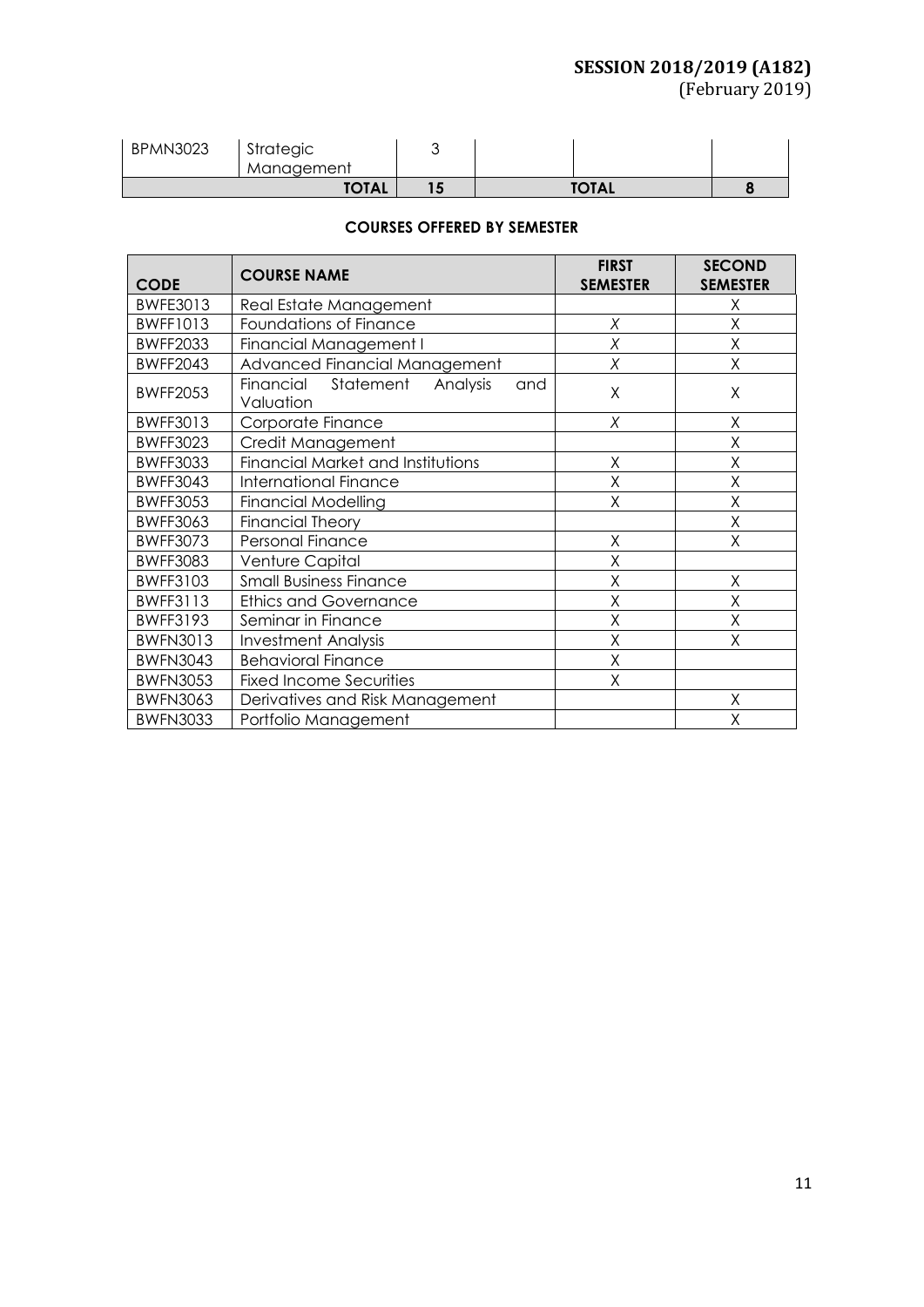### **COURSE SYNOPSIS**

#### **BWFE3013 REAL ESTATE MANAGEMENT PREREQUISITE: BWFF2033 Financial Management**

This course is an introduction to the study of real estate management. It is also to enhance student's understanding regarding present situation and local practices in real estate management. The topics include real estate characteristics, real estate economic, legal aspects such as ownership and title, Torrens system, The Malaysian National Land Code, real estate financing, real estate investment and real estate development and property management. Methods in valuation of real estate properties such as sales comparison approach, income approach and cost approach are discussed.

……………………………………………………………………………

### **BWFF1013 FOUNDATIONS OF FINANCE PREREQUISITE: None**

This course introduces the principles and the basics of financial management of a business entity. An introductory level of investment management and short term financing as well as long term financing will be introduced. Methods for financial position evaluation such as financial ratios are also covered. In addition, financial planning and forecasting will be discussed.

……………………………………………………………………………

### **BWFF2033 FINANCIAL MANAGEMENT**

## **PREREQUISITE: BKAF1023 Introduction to Financial Accounting OR BKAL1013 Business Accounting OR BKAR1013 Financial Accounting and Reporting 1**

This course introduces the theory, concept and application of financial management with emphasis on short term financial management and financial instruments which are used in financial decision making. The discussion on short-term financial management covers topics on short term financing as well as current assets management which include cash, marketable securities, account receivables and inventory. Among the concepts and financial instruments discussed are financial analyses, risk and return concept and time value of money.

……………………………………………………………………………

### **BWFF2043 ADVANCED FINANCIAL MANAGEMENT PREREQUISITE: BWFF2033 Financial Management**

This course is a continuation of BWFF2033 Financial Management and it which focuses on investment decision-making and long term financing decision. In line with the main objective of this course, the time value of money concept which was introduced in BWFF2033 Financial Management will be reviewed as a preparation to apply this concept in other topics such as security valuation, cost of capital, and capital budgeting. Besides that, leverage and capital structure, and dividend policy will be discussed.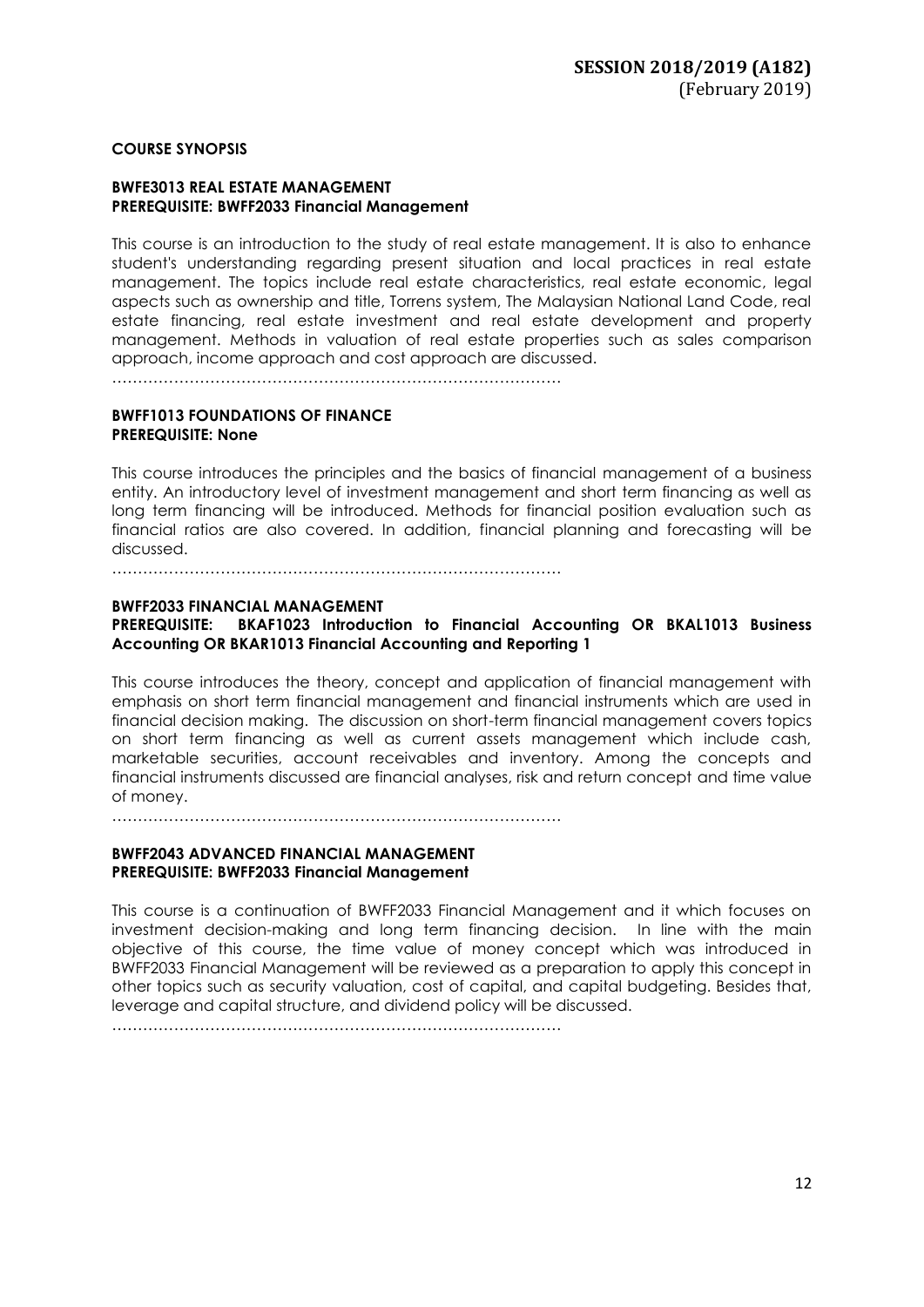# **BWFF2053 FINANCIAL STATEMENT ANALYSIS AND VALUATION PREREQUISITE: BWFF2043 ADVANCED FINANCIAL MANAGEMENT**

This course aims to provide students with hands-on experience in financial statement analysis. Students will be exposed to general tools of financial analysis, theoretical concepts, and practical valuation issues. By the end of the course, students should be comfortable with using firms' financial statements to develop an understanding of their performance and to establish a basis for making reasonable valuation estimates.

………………………………………………………………………………………………………..

### **BWFF3013 CORPORATE FINANCE PREREQUISITE: BWFF2043 Advanced Financial Management**

This course intends to strengthen the understanding of financial management which has been learned in BWFF2033 Financial Management and BWFF2043 Advanced Financial Management. This course will focus on theories which are related to long term financing and optimal capital structure in the corporate sector. Together with that, topics which include managing the shareholder's value, risk and return, risk and refinements in capital budgeting, leverage and capital structure, dividend policy, hybrid and derivatives securities, financial risk management and corporate restructuring will also be discussed.

……………………………………………………………………………

### **BWFF3023 CREDIT MANAGEMENT PREREQUISITE: BWFF2033 Financial Management**

This course discusses the concept, principle and application of credit management especially for business and individual needs. Emphasis is given on the techniques in forming credit policies, valuation and monitoring of accounts according to the objectives of the organization in providing credit to its customers, management of cash flows, monitoring steps in collection, insurance, collateral and legal aspect are also discussed. Additional focus is on the principle and application of trade credit management in Malaysia.

……………………………………………………………………………

### **BWFF3033 FINANCIAL MARKET AND INSTITUTIONS PREREQUISITE: BWFF2033 Financial Management**

This course exposes students to the Malaysian financial landscape including the formation, evolution and development of the Malaysian financial system since independence. Topics covered include the types and functions of financial institutions, capital market, money market, derivative market and foreign market. The development of international financial markets is also discussed.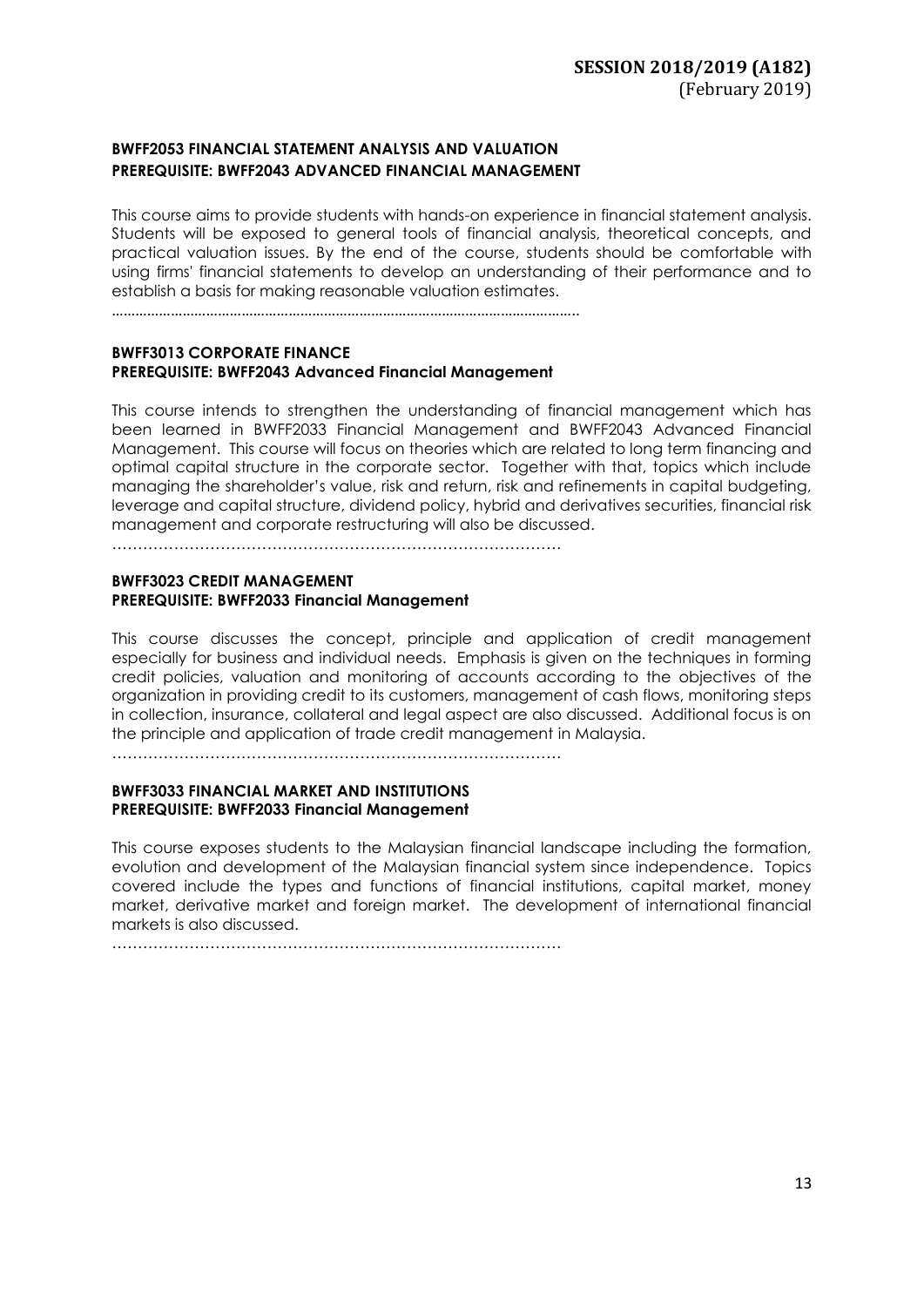### **BWFF3043 INTERNATIONAL FINANCE PREREQUISITE: BWFF2043 Advanced Financial Management**

This course exposes students to the important concepts in international finance and multinational firm's financial decision making methods. Topics that will be covered include foreign exchange market, international financial system, balance of payments and other factors which affect exchange rates. In addition, method to manage foreign exchange risk is also discussed. Other traditional fields of corporate finance such as working capital management, capital structure and capital budgeting will also be discussed but from the perspective of multinational firms where the concentration is on the decision making elements which seldom faced by domestic firms.

……………………………………………………………………………

### **BWFF3053 FINANCIAL MODELLING PREREQUISITE: STID1103 Computer Application in Management AND BWFF3013 Corporate Finance**

This course exposes student to the usage of various spreadsheet software in financial management. The topics covered include modelling of information in financial statement, valuation of a firm's asset, capital budgeting, capital structure, leverage, balancing of cash investment, marketable securities, inventory and account receivables which take into account risk, risk management with corporate restructuring through mergers.

……………………………………………………………………………

### **BWFF3063 FINANCIAL THEORY PREREQUISITE: BWFF3013 Corporate Finance**

This course covers the theoretical aspect of finance. The course discusses compensation policy, capital structure, agency theory, dividend policy, efficient market theory, issuance of seasoned shares, issuance of debt, and mergers and acquisitions.

……………………………………………………………………………

### **BWFF3073 PERSONAL FINANCE PREREQUISITE: BWFF2043 Advanced Financial Management**

This course focuses on the process of planning a person's spending, financing and investing so as to optimise his or her financial situation. It provides an overview of financial concepts with special emphasis on their applications to issues faced by individuals and households, including personal savings, loans, tax planning, insurance, investments, real estate, retirement planning and estate planning. Issues that are unique to the Malaysian context is incorporated accordingly. This course also covers personal financial planning from the Islamic perspective.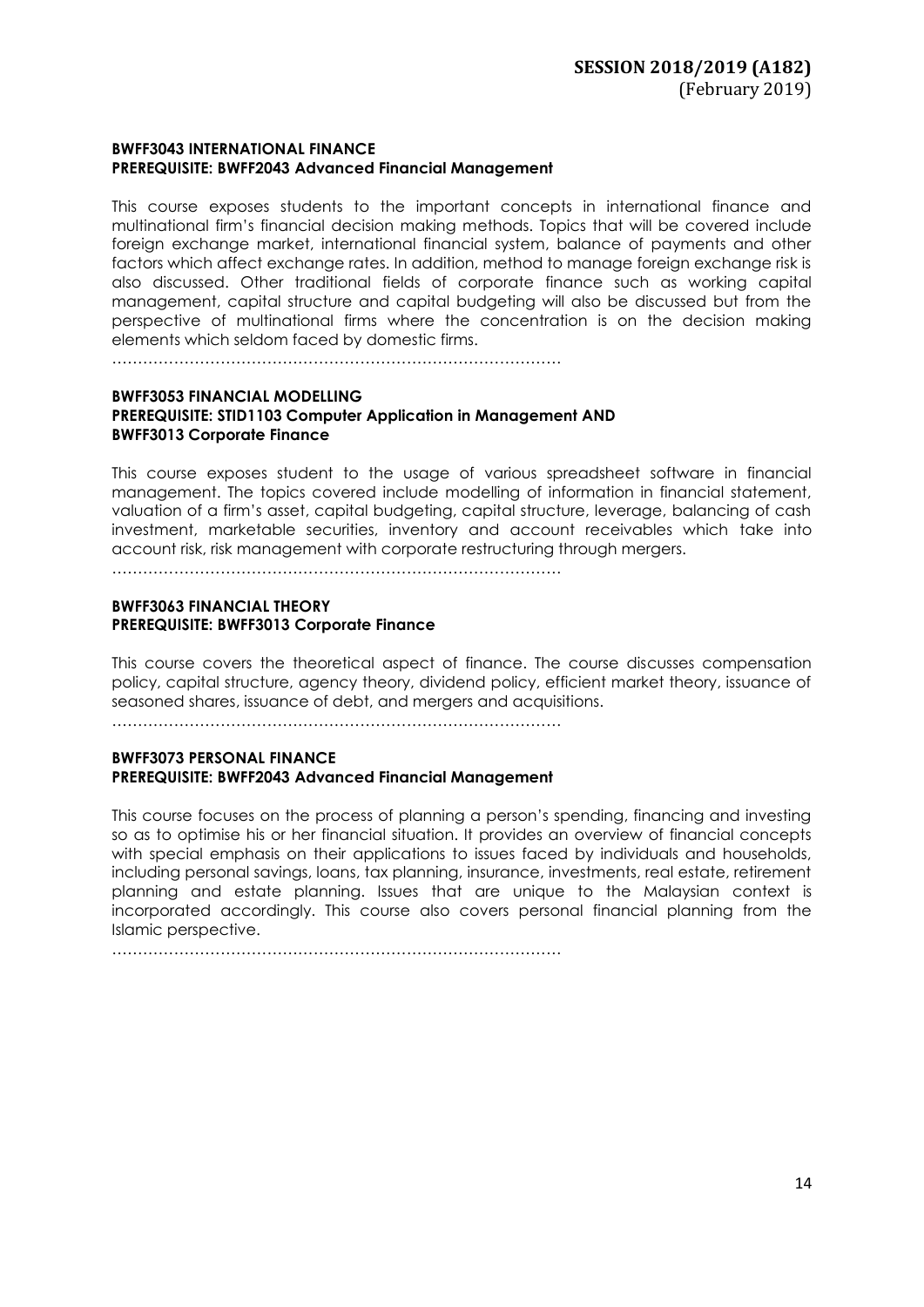### **BWFF3083 VENTURE CAPITAL PREREQUISITE: BWFF2043 Advanced Financial Management**

This course will give an exposure on the investment activities through the use of venture capital financing. The course is designed to introduce venture capital from both venture capitalist and entrepreneur point of view with the main objective focused on maximizing the investment return. The discussions include the understanding of basic venture capital investment concepts, the venture capital company operation, stages in venture capital financing, business plan preparation, venture capital investment process and also the harvesting methods used in venture capital investment. Issues that are unique to the Malaysian context will be incorporated accordingly. This course will also cover venture capital investment from the Islamic perspective.

……………………………………………………………………………

## **BWFF3113 ETHICS AND GOVERNANCE PREREQUISITE: NONE**

Ethics refers to well-founded standards of right and wrong that prescribe what humans ought to do, usually in terms of rights, obligations, benefits to society, fairness, or specific virtues. However, Business ethics is one of the important branches of applied ethics. Business ethics is the application of general ethical ideas to business. Corporate governance is concerned with collective action problems among dispersed investors and the reconciliation of conflicts of interest between various corporate stakeholders. Business ethics and corporate governance of an organization go hand in hand. In fact, an organization that follows ethical practices in all its activities will, in all probability, follow best corporate governance practices as well. The purpose of this course is to give an overview of the concept of business ethics, theories of ethics and ethical principles in business as well as theories, principles and regulations related to corporate governance.

**……………………………………………………………………………**

### **BWFF3193 SEMINAR IN FINANCE PREREQUISITE: Have completed at least 100 credit hours**

This course is an advanced course in corporate financial management theory, practice and techniques. It is an interactive course between students and instructor in discussing selected topics. The central theme of the course is to integrate the principles, concepts and theories learnt in lower level finance courses in unraveling the case issues. The goal of the course is to have students demonstrate their capacity to execute in actual or simulated business situations.

……………………………………………………………………………

### **BWFN3013 INVESTMENT ANALYSIS PREREQUISITE: BWFF2043 Advanced Financial Management**

This course aims to equip students with basic concepts and principles of investment. Students learn investment theories and the practical applications of these theories. Introductory lectures provide an overview of investment environment, an understanding of economic fundamentals and an analysis of financial statement. Essential theoretical concepts and valuation methods of fixed income and equity securities will be covered extensively. Options, futures, swaps, and other derivative securities are covered.